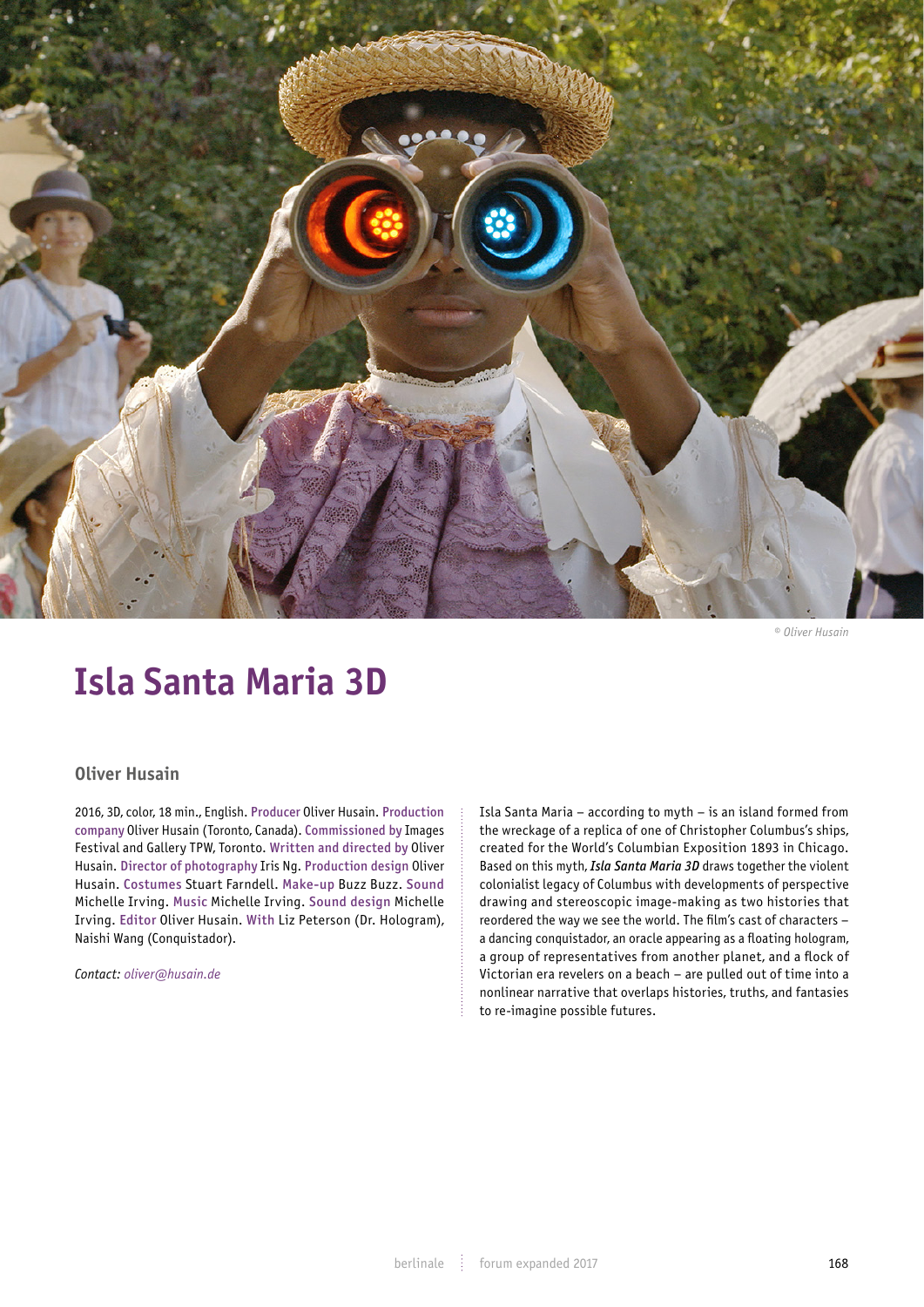#### A Map of the World Without Utopia:

### Oliver Husain's *Isla Santa Maria 3D*

As a filmmaker and installation artist (the word multidisciplinary dulls in comparison) Oliver Husain is a consummate storyteller and visual thinker. Husain trained in film and media art in Germany before relocating to Toronto in 2006. Diverse in execution, his many projects share a concern for history and geography, built into one another like nesting dolls in their imaginatively built filmic explorations of the seemingly mundane. His work could be described as sculptural film or expanded cinema, emphasizing the extraordinary wit and performativity behind each of Husain's projects. In fact, in one way or another, Husain has been making three-dimensional films for a long time; at various times in his oeuvre, screens move, hats are donned, and audiences act as the projection screen. The artist plays with depth and volume in works such as *Rushes for Five Hats* (2007), in which performers/ audience members don large hats in the row in front of the screen, blocking and distorting the experience for others. In *Purfled Promises* (2009) the screen itself moves towards the viewer, as syrupy camera movements advance on curtains of sea-colored velvet, showing a series of unveilings: a martini or brightly colored balloons, for example. *Isla Santa Maria 3D* (2016) is the artist's first stereoscopic film (colloquially known as 3D film), cocommissioned by Gallery TPW, Images Festival and Western Front, and premiered at Gallery TPW in Toronto. In *Isla Santa Maria 3D*, the viewing points are fixed, circumscribed by the technology of the 3D glasses. Everything in the gallery has stopped moving except the film.

The film is a story of technologies of movement and projection, centred on a replica of the Santa Maria, the flagship of Columbus's first Atlantic crossing. Columbus's Santa Maria ran into a sandbank off the shores of Haiti on Christmas Day, 1492 and sank the next day. Four hundred years later in 1893, a replica of the Santa Maria was built for the World's Columbian Exposition in Chicago. The replica did not sink but was instead left to rot in the Chicago basin for years after the fair. In the film's opening scene, a conquistador moves slowly near a body of water, their choreography oriented around the movement of a telescope. White poles held in the hands of the dancing figure continually reorient to fix both the conquistador's body and the surrounding geography in space. This moving geometry also indicates where the projection screen is in relation to the viewer, a fact not always otherwise apparent. Later in the film our conquistador returns, this times with circles, recalling Leonardo's measure of a man. The multiplicity of circles echoes the shape of a telescope, the viewer at the tip and the dancer at the helm (ship metaphors abound). The narrative climax of the film comes in the form of a speech delivered by a certain Dr. Hologram (a projected image of a woman in Victorian garb) in front of a wildly costumed group of "representatives." The scene is shot in the basement of the Art Gallery of Ontario, amongst the Thomson collection of ship models, which, among other storied vessels, holds a number of models made by prisoners of the Napoleonic wars. Amongst these charged miniatures, Dr. Hologram suggests that the group may be gathered there because their world is in crisis, that they may be suffering from "worry, despair, disillusionment, and disappointment," a state familiar to those with experience of twenty-first century life.

My title borrows from Oscar Wilde's essay *The Soul of Man Under Socialism*, cited by Dr. Hologram in Husain's film. Wilde writes, "a map of the world that does not include Utopia is not even worth glancing at, for it leaves out the one country at which Humanity is always landing. And when humanity lands there, it looks out, and, seeing a better country, sets sail. *Progress is the realization of Utopias*." Wilde describes the ever-expanding (and often times utopian) dreams of imperial expansion with a particularly nineteenth-century mixture of disdain and possibility. In violent ignorance of indigenous cultures, utopian projects were frequently proposed within the space of the colony, believed to be *terra nullius* for the reinvention of a Europe perpetually thought to be in decay. That utopia comes at the expense of something or someone else is not lost on Husain. As he suggests in the film, the historical narratives of colonialism and stereoscopic photographs (the technological precursor to 3D film) are intertwined and mutually reinforcing; with stereoscopic images frequently being used as a way of experiencing other lands and communicating colonial aspirations (utopian or otherwise). Husain uses this trope of replication (of ship, of image, of colonial settlement) as a structuring force of the film. However, his tone is not prescriptive; the gallery becomes a space of possibility rather than education.

Husain notes that 3D film, as with the stereoscopic viewers that preceded it, has only one ideal viewpoint from which all others diverge, what he refers to as a king or queen's-view. As the history of art tells us, the rise of the tradition of single-point perspective in European art corresponded with the rapidly increasing desire to "see" newly conquered lands – as sight was privileged as the modus operandi of occupation and ownership. Images arranged according to single-point perspective render the observer/spectator outside the picture, stressing the objectivity and reality of that pictured. Photography later followed in service to such an image of reality, pursuing single point perspective and echoing the vision for a central, rational subject for whom these images are offered up.

Describing a fantastical map in his epic novel *Against the Day* (one of Husain's many sources), Thomas Pynchon writes: "The problem lies with the projection. The author of the Itinerary [the map] imagined the Earth not only as a three-dimensional sphere but, beyond that, as an imaginary surface, the optical arrangements for whose eventual projection onto the twodimensional page proved to be very queer indeed."

The equivalency set up by Pynchon between the known threedimensionality of our globe and that of an imaginary surface seems apt in relation to Husain's interest in the world exhibition and technologies of vision as they relate to the history of colonialism. World exhibitions acted fruitfully as spaces of projection for colonial ambition and global capital, with images and three-dimensional models acting as currency for both. As Dr. Hologram reminds us: "The replica of the Santa-Maria was built in celebration of imperialism… Its ending as soft pile for ducks to sit on can be seen as a reversal of its original intention." Both photography and world fairs operated to document and celebrate imperial expansion, with sections of the Chicago exhibition dedicated to the latest in photographic technology and 'exotic' replicas of faraway lands – "Little Egypt" being just one of the most famous. Photograph, exhibition, and replica were and still are caught up in service to tales of imperialism and technological determinism.